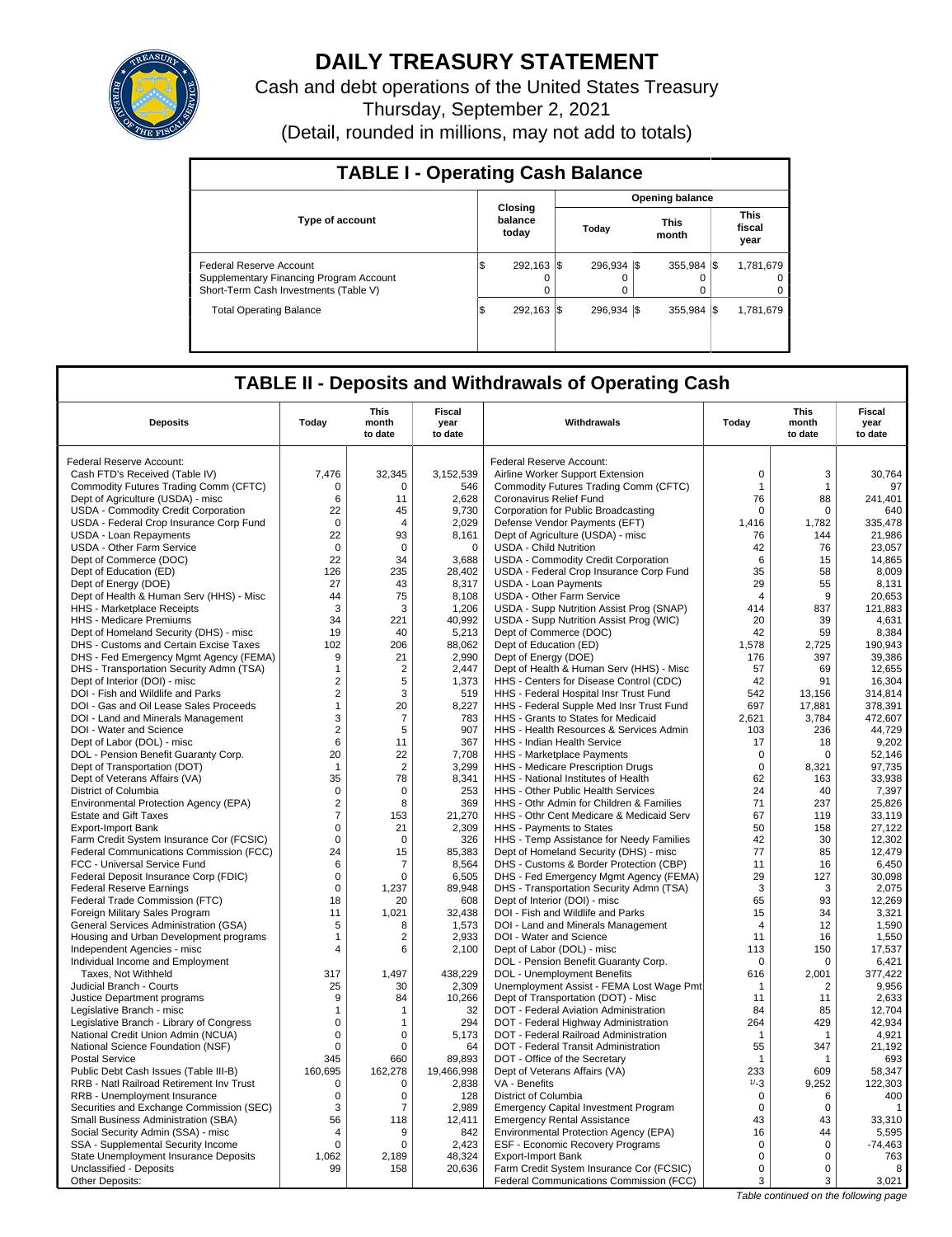| <b>TABLE II cont. - Deposits and Withdrawals of Operating Cash</b> |  |  |  |
|--------------------------------------------------------------------|--|--|--|
|--------------------------------------------------------------------|--|--|--|

| <b>Deposits</b>                                            | Today       | <b>This</b><br>month<br>to date | <b>Fiscal</b><br>year<br>to date | Withdrawals                                       | Today               | <b>This</b><br>month<br>to date | Fiscal<br>year<br>to date |
|------------------------------------------------------------|-------------|---------------------------------|----------------------------------|---------------------------------------------------|---------------------|---------------------------------|---------------------------|
| Federal Housing Admin: Note Sales                          | 52          | 118                             | 19,760                           | FCC - Universal Service Fund                      | $\overline{0}$      | $\mathbf 0$                     | 7,985                     |
|                                                            |             |                                 |                                  | Federal Deposit Insurance Corp (FDIC)             | 3                   | 10                              | 848                       |
|                                                            |             |                                 |                                  | Federal Employees Insurance Payments              | 308                 | 632                             | 82,620                    |
|                                                            |             |                                 |                                  | Federal Salaries (EFT)                            | 166                 | 709                             | 190.024                   |
|                                                            |             |                                 |                                  | Federal Trade Commission (FTC)                    | $\mathbf 0$         | $\mathbf 0$                     | 529                       |
|                                                            |             |                                 |                                  | General Services Administration (GSA)             | 141                 | 687                             | 25,528                    |
|                                                            |             |                                 |                                  | Housing and Urban Development programs            | 173                 | 3,711                           | 70,005                    |
|                                                            |             |                                 |                                  | Independent Agencies - misc                       | 21                  | 26                              | 3,615                     |
|                                                            |             |                                 |                                  | <b>Interest on Treasury Securities</b>            | $\Omega$            | 23                              | 285.670                   |
|                                                            |             |                                 |                                  | IRS - Advanced Child Tax Credit (EFT)             | 3                   | 6                               | 24,571                    |
|                                                            |             |                                 |                                  | IRS - Economic Impact Payments (EFT)              | $\mathbf 0$         | 385                             | 443,066                   |
|                                                            |             |                                 |                                  | IRS Tax Refunds Business (EFT)                    | 38                  | 40                              | 28,457                    |
|                                                            |             |                                 |                                  | IRS Tax Refunds Individual (EFT)                  | 167                 | 1,900                           | 334,834                   |
|                                                            |             |                                 |                                  | Judicial Branch - Courts                          | 4                   | 8                               | 1,979                     |
|                                                            |             |                                 |                                  | Justice Department programs                       | 196                 | 204                             | 19,635                    |
|                                                            |             |                                 |                                  | Legislative Branch - misc                         | 12                  | 18                              | 1,160                     |
|                                                            |             |                                 |                                  | Legislative Branch - Library of Congress          | $\mathbf 0$         | $\mathbf{1}$                    | 676                       |
|                                                            |             |                                 |                                  | <b>NASA</b>                                       | 154                 | 154                             | 18,562                    |
|                                                            |             |                                 |                                  | National Credit Union Admin (NCUA)                | $\overline{2}$      | 3                               | 2,750                     |
|                                                            |             |                                 |                                  | National Science Foundation (NSF)                 | 48                  | 66                              | 6,381                     |
|                                                            |             |                                 |                                  | Postal Service Money Orders and Other             | 158                 | 298                             | 39.580                    |
|                                                            |             |                                 |                                  | Public Debt Cash Redemp. (Table III-B)            | 159,451             | 163,379                         | 18,051,060                |
|                                                            |             |                                 |                                  | Railroad Retirement Board (RRB) - misc            | 0                   | $\Omega$                        | 45                        |
|                                                            |             |                                 |                                  | <b>RRB - Benefit Payments</b>                     | $\overline{2}$      | 1,142                           | 14,029                    |
|                                                            |             |                                 |                                  | Securities and Exchange Commission (SEC)          | 5                   | 5                               | 1,131                     |
|                                                            |             |                                 |                                  | Small Business Administration (SBA)               | 2,717               | 7,073                           | 650,452                   |
|                                                            |             |                                 |                                  | Social Security Admin (SSA) - misc                | 19                  | 30                              | 4,290                     |
|                                                            |             |                                 |                                  | <b>SSA - Benefits Payments</b>                    | 62                  | 286                             | 916.066                   |
|                                                            |             |                                 |                                  | SSA - Supplemental Security Income                | 120                 | 4,425                           | 54,637                    |
|                                                            |             |                                 |                                  | <b>Transportation Services</b>                    | 90                  | 101                             | 1.238                     |
|                                                            |             |                                 |                                  | Other Withdrawals:                                |                     |                                 |                           |
|                                                            |             |                                 |                                  | <b>Federal Financing Bank</b>                     | 55                  | 69                              | 6,021                     |
|                                                            |             |                                 |                                  | State Department                                  | 66                  | 150                             | 16,910                    |
|                                                            |             |                                 |                                  | Thrift Savings Plan Transfer                      | 401                 | 457                             | 72,060                    |
|                                                            |             |                                 |                                  | Unclassified                                      | 957                 | 2,347                           | 316,481                   |
| <b>Total Other Deposits</b>                                | 52          | 342                             | 77,765                           | Total, Other Withdrawals                          | 1,479               | 17,940                          | 716,742                   |
| Change in Balance of Uncollected                           |             |                                 |                                  |                                                   |                     |                                 |                           |
| Funds                                                      | $\mathbf 0$ | $\mathbf 0$                     | $\mathbf 0$                      |                                                   |                     |                                 |                           |
| <b>Transfers from Depositaries</b>                         | 0           | 0                               | 0                                | <b>Transfers to Depositaries</b>                  | 0                   | $\mathbf 0$                     | 0                         |
| <b>Total Federal Reserve Account</b>                       | 170,731     | 203,402                         | 23,832,775                       | <b>Total Federal Reserve Account</b>              | 175,502             | 267,223                         | 25,322,291                |
| Short-Term Cash Investments:                               |             |                                 |                                  | Short-Term Cash Investments:                      |                     |                                 |                           |
| <b>Transfers from Federal Reserve Account</b><br>(Table V) | $\Omega$    | $\Omega$                        | $\mathbf 0$                      | Transfers to Federal Reserve Account<br>(Table V) | $\Omega$            | $\Omega$                        |                           |
|                                                            |             |                                 |                                  |                                                   |                     |                                 |                           |
| Total Deposits (excluding transfers)                       | 170,731     | 203,402<br>l\$                  | \$23,832,775                     | Total Withdrawals (excluding transfers)           | 175,502 \$          |                                 | 267,223 \$ 25,322,291     |
|                                                            |             |                                 |                                  | Net Change in Operating Cash Balance              | $-4,771$ $\sqrt{5}$ |                                 | $-63,821$ \$ $-1,489,516$ |

| <b>TABLE III-A - Public Debt Transactions</b> |               |                                 |  |                           |                                       |    |              |                                 |       |                           |  |
|-----------------------------------------------|---------------|---------------------------------|--|---------------------------|---------------------------------------|----|--------------|---------------------------------|-------|---------------------------|--|
| <b>Issues</b>                                 | Today         | <b>This</b><br>month<br>to date |  | Fiscal<br>year<br>to date | <b>Redemptions</b>                    |    | Today        | <b>This</b><br>month<br>to date |       | Fiscal<br>year<br>to date |  |
| Marketable:                                   |               |                                 |  |                           | Marketable:                           |    |              |                                 |       |                           |  |
| Bills:                                        |               |                                 |  |                           | <b>Bills</b>                          |    | 157,405 \$   | 157,405 \$                      |       | 15,297,336                |  |
| <b>Regular Series</b>                         | $113,410$ \\$ | $113,410$ \$                    |  | 10,002,402                | <b>Notes</b>                          |    |              |                                 |       | 2,162,836                 |  |
| <b>Cash Management Series</b>                 | 45,000        | 45,000                          |  | 4,305,145                 | <b>Bonds</b>                          |    |              |                                 |       | 29,649                    |  |
| Notes                                         |               |                                 |  | 3,997,163                 | <b>Federal Financing Bank</b>         |    |              |                                 |       | 1,209                     |  |
| <b>Bonds</b>                                  | $\Omega$      | $\Omega$                        |  | 668,265                   | Nonmarketable:                        |    |              |                                 |       |                           |  |
| Inflation-Protected Securities Increment      | 262           | 745                             |  | 77,053                    | United States Savings Securities      |    | 45           | 106                             |       | 9,742                     |  |
| <b>Federal Financing Bank</b>                 | $\Omega$      | $\Omega$                        |  |                           | <b>Government Account Series</b>      |    | 201,923      | 404,778                         |       | 96,131,597                |  |
| Nonmarketable:                                |               |                                 |  |                           | Hope Bonds                            |    |              |                                 |       | $\Omega$                  |  |
| United States Savings Securities:             |               |                                 |  |                           | <b>Domestic Series</b>                |    |              |                                 |       | 71,549                    |  |
| Cash Issue Price                              | 5             | 10                              |  | 1,372                     | <b>Foreign Series</b>                 |    |              |                                 |       | $\Omega$                  |  |
| Interest Increment                            | 2             | 304                             |  | 3,921                     | <b>State and Local Series</b>         |    | 102          | 2,458                           |       | 96,807                    |  |
| Government Account Series                     | 200,403       | 404,806                         |  | 96,108,995                | Other                                 |    | 1,899        | 3,410                           |       | 383,142                   |  |
| Hope Bonds                                    |               |                                 |  |                           |                                       |    |              |                                 |       |                           |  |
| <b>Domestic Series</b>                        |               |                                 |  |                           |                                       |    |              |                                 |       |                           |  |
| <b>Foreign Series</b>                         |               |                                 |  |                           |                                       |    |              |                                 |       |                           |  |
| State and Local Series                        | 364           | 408                             |  | 117,712                   |                                       |    | $361,373$ \$ | 568,157 \$                      |       | 114, 183, 866             |  |
| Other                                         | 1,938         | 3,472                           |  | 383,742                   | <b>Total Redemptions</b>              |    |              |                                 |       |                           |  |
| <b>Total Issues</b>                           | 361,385 \$    | 568,156 \$                      |  | 115,665,791               | Net Change in Public Debt Outstanding | 13 | 11           | l\$<br>$-1$                     | - 1\$ | 1,481,925                 |  |

See Footnote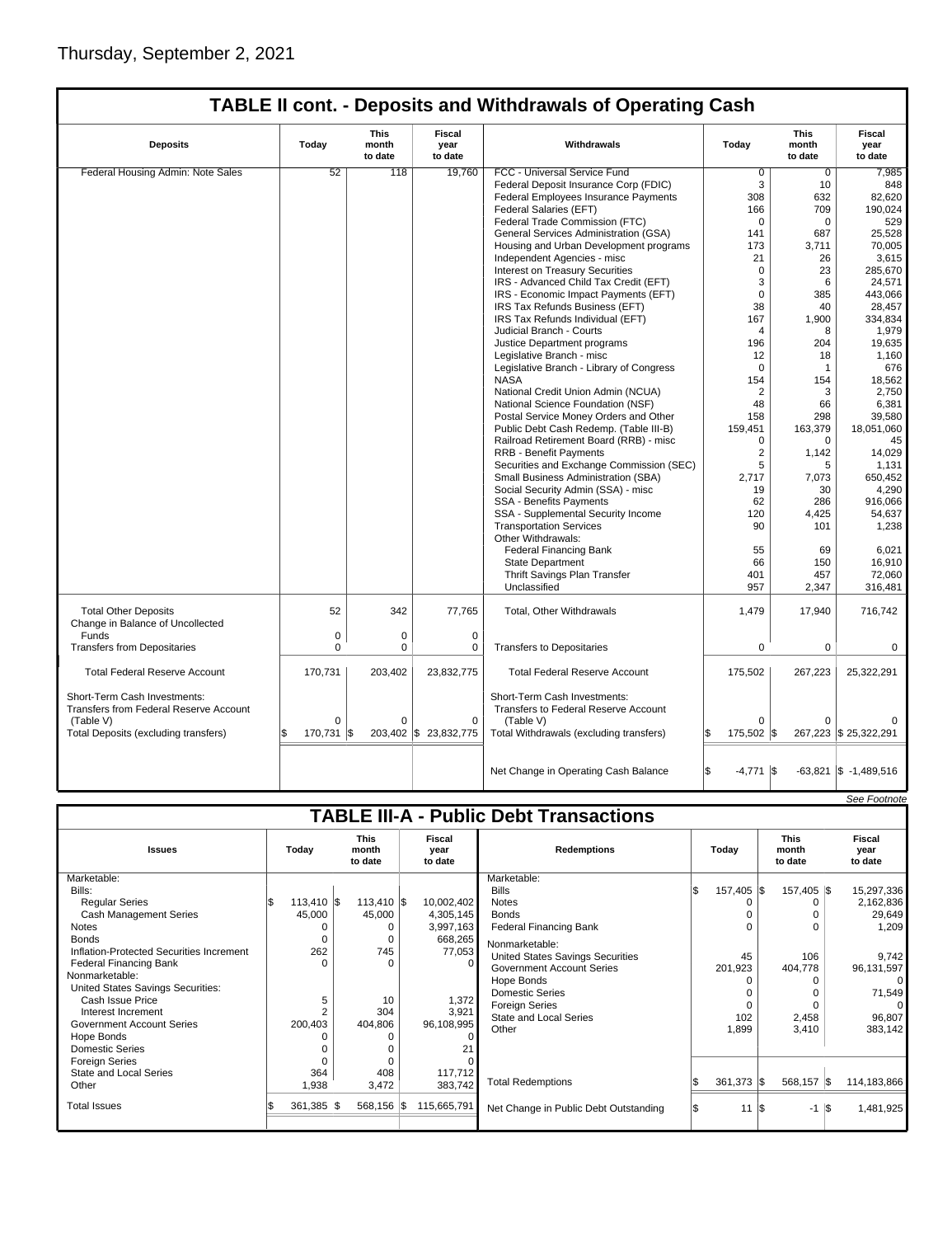| <b>TABLE III-B - Adjustment of Public Debt</b><br><b>Transactions to Cash Basis</b> |     |          |     |                                 |                           |  |  |  |  |  |
|-------------------------------------------------------------------------------------|-----|----------|-----|---------------------------------|---------------------------|--|--|--|--|--|
| <b>Transactions</b>                                                                 |     | Today    |     | <b>This</b><br>month<br>to date | Fiscal<br>year<br>to date |  |  |  |  |  |
| Public Debt Cash Issues:<br>Public Debt Issues (Table III-A)                        | \$  | 361,385  | l\$ |                                 | 568,156   \$15,665,791    |  |  |  |  |  |
| Premium on New Issues<br>Discount on New Issues:                                    |     | n        |     | 0                               | 22,224                    |  |  |  |  |  |
| Bills $(-)$                                                                         |     | 23       |     | 23                              | 2,723                     |  |  |  |  |  |
| Bonds and Notes (-)                                                                 |     | O        |     | O                               | 29,890                    |  |  |  |  |  |
| Federal Financing Bank (-)                                                          |     | U        |     | U                               |                           |  |  |  |  |  |
| Government Account Transactions (-)                                                 |     | 200,403  |     | 404,806                         | 96,108,995                |  |  |  |  |  |
| Hope Bonds (-)                                                                      |     | n        |     | o                               |                           |  |  |  |  |  |
| Interest Increment on United States                                                 |     |          |     |                                 |                           |  |  |  |  |  |
| Savings Securities (-)                                                              |     | 2        |     | 304                             | 3,921                     |  |  |  |  |  |
| Inflation-Protected Securities Increment                                            |     | 262      |     | 745                             | 75,489                    |  |  |  |  |  |
| <b>Total Public Debt Cash Issues</b><br>Deposited in Federal Reserve Account        | Ŝ.  | 160,695  | 1\$ | 162,278                         | \$19,466,998              |  |  |  |  |  |
| <b>Public Debt Cash Redemptions:</b><br>Public Debt Redemptions (Table III-A)       | l\$ | 361.373  | l\$ | 568,157                         | \$14,183,866              |  |  |  |  |  |
| Premium on Debt Buyback Operation                                                   |     | 0        |     | 0                               | Ω                         |  |  |  |  |  |
| Discount on Debt Buyback Operation (-)                                              |     | $\Omega$ |     | o                               | O                         |  |  |  |  |  |
| Federal Financing Bank (-)                                                          |     | U        |     | n                               | 1,209                     |  |  |  |  |  |
| Government Account Transactions (-)                                                 |     | 201,923  |     | 404,778                         | 96,131,597                |  |  |  |  |  |
| Hope Bonds (-)                                                                      |     | U        |     | O                               | ŋ                         |  |  |  |  |  |
| <b>Total Public Debt Cash Redemptions</b>                                           |     |          |     |                                 |                           |  |  |  |  |  |
| Withdrawn from Federal Reserve Acct.                                                | l\$ | 159,451  | l\$ |                                 | 163,379 \$18,051,060      |  |  |  |  |  |

| <b>TABLE III-C - Debt Subject to Limit</b>                                        |                           |                                                                            |                           |                           |  |  |  |  |  |  |  |
|-----------------------------------------------------------------------------------|---------------------------|----------------------------------------------------------------------------|---------------------------|---------------------------|--|--|--|--|--|--|--|
|                                                                                   | Closing                   | Opening balance                                                            |                           |                           |  |  |  |  |  |  |  |
| <b>Balance Transactions</b>                                                       | balance<br>today          | Today                                                                      | <b>This</b><br>month      | Fiscal<br>year            |  |  |  |  |  |  |  |
| Debt Held by the Public<br>Intragovernmental Holdings<br><b>Total Public Debt</b> | \$22,282,259<br>6,145,058 | \$22,292,652<br>6,134,653                                                  | \$22,254,544<br>6,172,774 | \$21,018,952<br>5,926,439 |  |  |  |  |  |  |  |
| Outstanding<br>Less: Debt Not<br>Subject to Limit:                                | 28,427,316                | 28,427,305                                                                 | 28,427,317                | 26,945,391                |  |  |  |  |  |  |  |
| Other Debt                                                                        | 478                       | 478                                                                        | 478                       | 478                       |  |  |  |  |  |  |  |
| <b>Unamortized Discount</b>                                                       | 19,348                    | 19,337                                                                     | 19,348                    | 17,271                    |  |  |  |  |  |  |  |
| <b>Federal Financing Bank</b>                                                     | 6,053                     | 6,053                                                                      | 6,053                     | 7,262                     |  |  |  |  |  |  |  |
| Hope Bonds                                                                        | ŋ                         | ი                                                                          | o                         | O                         |  |  |  |  |  |  |  |
| Plus: Other Debt Subject to Limit<br>Guaranteed Debt of                           |                           |                                                                            |                           |                           |  |  |  |  |  |  |  |
| Government Agencies                                                               | $\Omega$                  | 0                                                                          | 0                         | 0                         |  |  |  |  |  |  |  |
| <b>Total Public Debt</b><br>Subject to Limit                                      |                           | $\frac{1}{2}$ 28,401,438 $\frac{1}{2}$ 28,401,438 $\frac{1}{2}$ 28,401,438 |                           | \$26.920.380              |  |  |  |  |  |  |  |
|                                                                                   |                           |                                                                            |                           |                           |  |  |  |  |  |  |  |
| <b>Statutory Debt Limit</b>                                                       | \$28,401,463              | $\frac{1}{2}$ 28,401,463 $\frac{1}{2}$ 28,401,463                          |                           | SUSP-1                    |  |  |  |  |  |  |  |
|                                                                                   |                           |                                                                            |                           |                           |  |  |  |  |  |  |  |

| <b>TABLE IV - Federal Tax Deposits</b>                                                                                                                                                                                                        |     |                                               |     |                                                    |     |                                                                      |  |  |  |
|-----------------------------------------------------------------------------------------------------------------------------------------------------------------------------------------------------------------------------------------------|-----|-----------------------------------------------|-----|----------------------------------------------------|-----|----------------------------------------------------------------------|--|--|--|
| Classification                                                                                                                                                                                                                                |     | Today                                         |     | <b>This</b><br>month<br>to date                    |     | Fiscal<br>year<br>to date                                            |  |  |  |
| Withheld Income and Employment Taxes<br>Individual Income Taxes<br><b>Railroad Retirement Taxes</b><br><b>Excise Taxes</b><br><b>Corporation Income Taxes</b><br><b>Federal Unemployment Taxes</b><br>Estate and Gift Taxes & Misc IRS Rcpts. | l\$ | $7,172$ \$<br>465<br>7<br>87<br>199<br>1<br>3 |     | $32,272$ \$<br>1,014<br>17<br>107<br>278<br>3<br>g |     | 2,530,127<br>334,921<br>4,880<br>67,018<br>310,120<br>6,357<br>4,547 |  |  |  |
| Total                                                                                                                                                                                                                                         | \$  | $7,934$ \\$                                   |     | 33,701                                             | 1\$ | 3,257,971                                                            |  |  |  |
| Cash Federal Tax Deposits:<br><b>Direct</b><br><b>Through Depositaries</b>                                                                                                                                                                    | \$  | 50 S<br>7,426                                 |     | 101<br>32,244                                      | l\$ | 28,562<br>3,123,977                                                  |  |  |  |
| <b>Total Cash FTD's</b>                                                                                                                                                                                                                       | Ŝ.  | 7,476                                         | l\$ | 32,345                                             | 1\$ | 3,152,539                                                            |  |  |  |
| Inter-agency Transfers                                                                                                                                                                                                                        |     | 458                                           |     | 1,356                                              |     | 105,433                                                              |  |  |  |
| Total                                                                                                                                                                                                                                         | l\$ | 7,934                                         | 1\$ | 33,701                                             | l\$ | 3,257,971                                                            |  |  |  |
|                                                                                                                                                                                                                                               |     |                                               |     |                                                    |     |                                                                      |  |  |  |

| <b>TABLE V - Short-Term Cash Investments</b> |   |   |     |          |          |       |  |  |  |  |  |
|----------------------------------------------|---|---|-----|----------|----------|-------|--|--|--|--|--|
|                                              |   |   |     |          |          |       |  |  |  |  |  |
| <b>Balance Transactions</b>                  |   |   |     |          |          | Total |  |  |  |  |  |
|                                              | А |   |     | в        | С        |       |  |  |  |  |  |
| Opening Balance Today<br>Deposits:           |   | 0 | 1\$ | 0        | 0<br>1\$ | I\$   |  |  |  |  |  |
| <b>Transfers to Depositaries</b>             |   | O |     | 0        | 0        |       |  |  |  |  |  |
| <b>Special Direct Investment</b>             |   | O |     | 0        | O        |       |  |  |  |  |  |
| Term Investment                              |   | O |     | 0        | 0        |       |  |  |  |  |  |
| Repo Investment                              |   | O |     | $\Omega$ | O        |       |  |  |  |  |  |
| Withdrawals:                                 |   |   |     |          |          |       |  |  |  |  |  |
| <b>Treasury Initiated</b>                    |   | O |     | 0        | 0        |       |  |  |  |  |  |
| Depositary Initiated                         |   | Ω |     | 0        | 0        |       |  |  |  |  |  |
| <b>Special Direct Investment</b>             |   | Ω |     | 0        | 0        |       |  |  |  |  |  |
| <b>Term Investment</b>                       |   | O |     | 0        | 0        |       |  |  |  |  |  |
| Repo Investment                              |   | O |     | $\Omega$ | O        |       |  |  |  |  |  |
|                                              |   |   |     |          |          |       |  |  |  |  |  |
| Closing Balance Today                        |   | 0 | l\$ | 0        | I\$<br>0 | l\$   |  |  |  |  |  |

| <b>TABLE VI - Income Tax Refunds Issued</b> |     |       |     |                                 |     |                           |  |  |  |  |
|---------------------------------------------|-----|-------|-----|---------------------------------|-----|---------------------------|--|--|--|--|
| Classification                              |     | Today |     | <b>This</b><br>month<br>to date |     | Fiscal<br>year<br>to date |  |  |  |  |
| IRS - Advanced Child Tax Credit (Checks)    | l\$ | 0     | 1\$ | 0                               | 125 | 6.159                     |  |  |  |  |
| IRS - Advanced Child Tax Credit (EFT)       |     | 3     |     | 6                               |     | 24.571                    |  |  |  |  |
| IRS - Economic Impact Payments (Checks)     |     | 4     |     | 4                               |     | 86.067                    |  |  |  |  |
| IRS - Economic Impact Payments (EFT)        |     | 0     |     | 385                             |     | 443.066                   |  |  |  |  |
| IRS Tax Refunds Business (Checks)           |     | 152   |     | 188                             |     | 63.484                    |  |  |  |  |
| IRS Tax Refunds Business (EFT)              |     | 38    |     | 40                              |     | 28,457                    |  |  |  |  |
| IRS Tax Refunds Individual (Checks)         |     | 128   |     | 149                             |     | 62,079                    |  |  |  |  |
| IRS Tax Refunds Individual (EFT)            |     | 167   |     | 1.900                           |     | 334.834                   |  |  |  |  |
|                                             |     |       |     |                                 |     |                           |  |  |  |  |

### **Daily Treasury Statement Footnotes:**

#### **General Footnotes and Statements:**

This statement summarizes the United States Treasury's cash and debt operations for the Federal Government. Treasury's operating cash is maintained in an account at the Federal Reserve Bank of New York and in short-term cash investments. Treasury minimized and then suspended its short-term cash investment program beginning in November 2008, but anticipates investing again when market conditions warrant. Major information sources include: Federal Reserve Banks, Treasury Regional Financial Centers, Internal Revenue Service Centers, various electronic systems, and information on the Public Debt. Information is presented on a modified cash basis. Deposits are reflected as received and withdrawals are reflected as processed.SOURCE: Bureau of the Fiscal Service, Department of the Treasury. Note: The Daily Treasury Statement (DTS) is available by 4:00 p.m. the following business day on the Fiscal Service website https://fiscal.treasury.gov/reports-statements/dts/. For more information, call the Cash Reporting Branch at 202-874-9789.

#### **TABLE II – Deposits and Withdrawals of Operating Cash**

1/Reported as a negative amount due to a return/reversal of \$5 million.